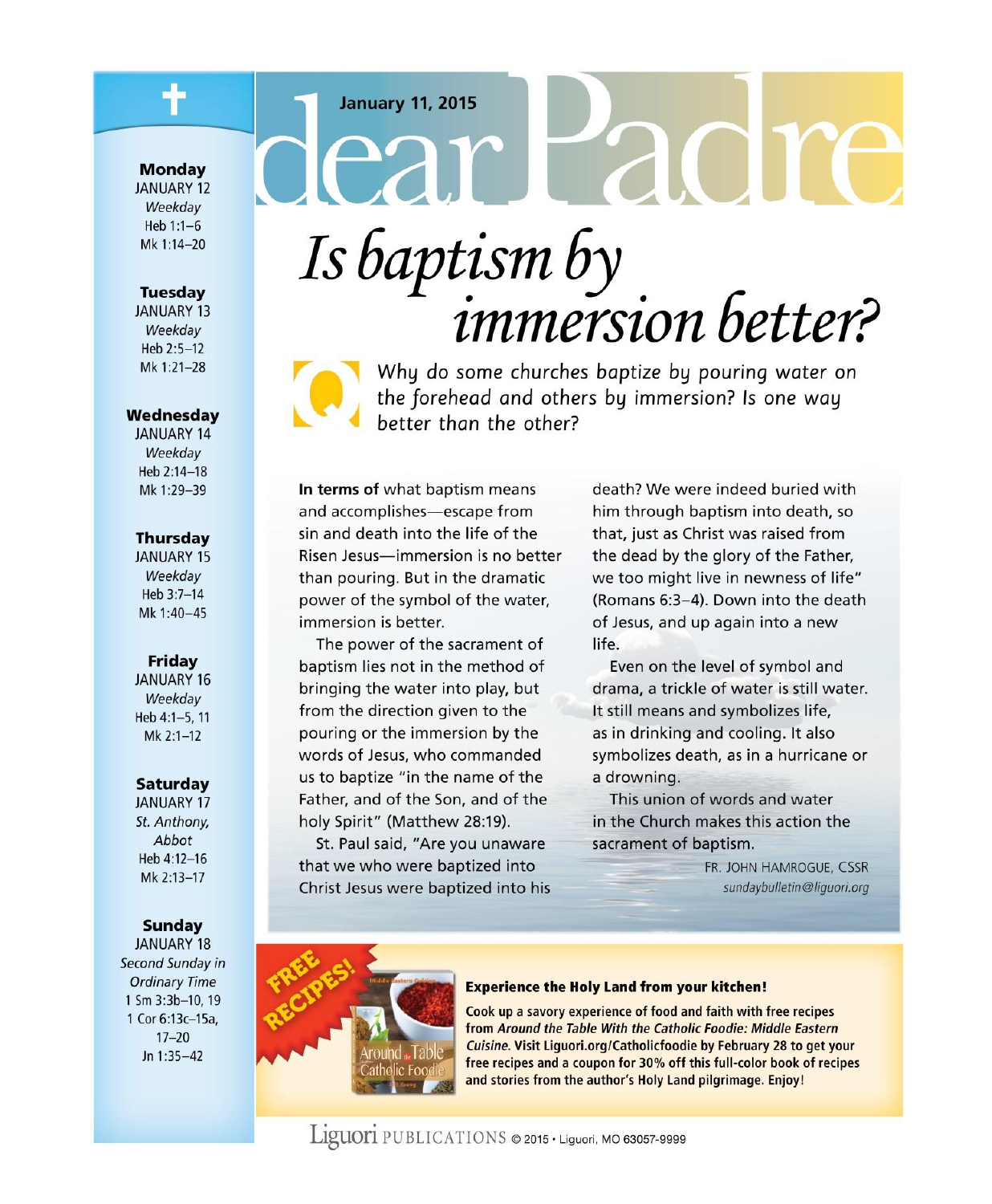

# **The Baptism of the Lord**

*January 11 th , 2015* 



# *St. Ann Catholic Church & Our Lady of Chartres Mission Pastor: Reverend Khoa P. Vo*

*Office: 228-832-2560, Fax: 228-832-3140 Hours: Monday-Friday 9am-4pm.*  **Web: www.stannparishlizana.org --- Email: [stanncatholic@bellsouth.net](mailto:stanncatholic@bellsouth.net)**



EUCHARISTIC ADORATION Every Friday Adoration from 8:30 a.m. to 9:30 a.m SACRAMENT OF RECONCILIATION Both Before Mass and by Appointment.

*Mass Schedule for this Week*  Our Lady of Chartres Mass Schedule Sun 7:30 am Our Parish Family St. Ann Mass Schedule & Intentions Sat 4:00 pm Our Parish Family Sun 9:00am Our Parish Family

Mon 8:00 am No Mass Tues 8:00 am +Fr Pete (spec int) Wed 6:00 pm +Fr Pete (spec int) Thu 9:00am+Fr Pete (spec int) Fri 8:00 am +Fr Pete (spec int)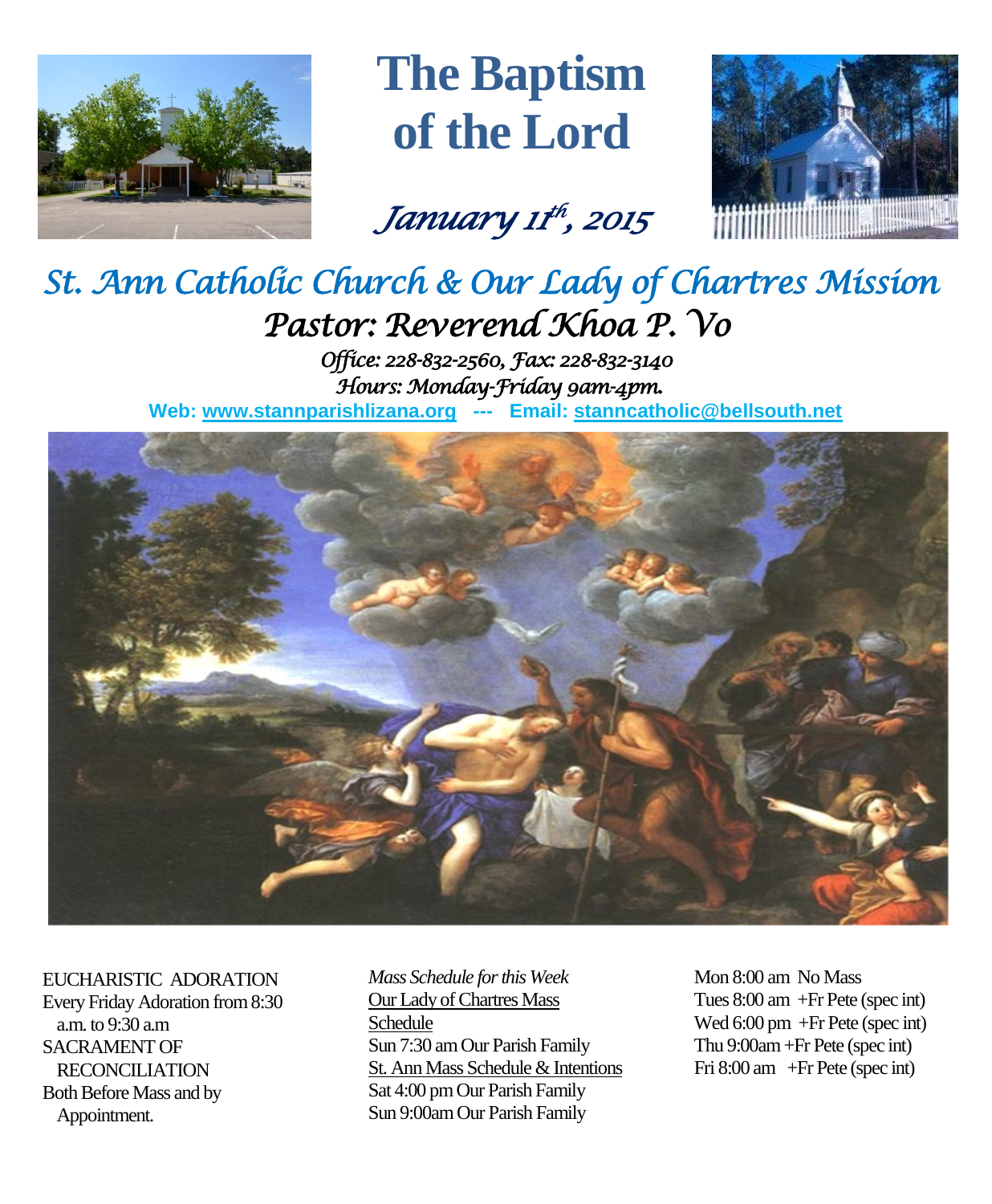# *From Father Khoa's Desk...*

# *Dear Parishioners and Friends,*

This weekend we celebrate the Baptism of the Lord which officially concludes our Christmas season. Our celebration of Christmas does not end with the infant Jesus, but with the adult Jesus being baptized and beginning His saving mission.

Have you ever wondered why Christ was baptized? After all, if baptism washes away both original and actual sin, why would Jesus being sinless undergo John the Baptist's 'baptism of repentance'? The short answer is that it was for us. At his baptism, the water did nothing for him, He did something for water! His baptism forever sanctified the element of water and established a baptism of the New Covenant of grace. His baptism also opens to us the mystery of the Holy Trinity; the Son is baptized, the Holy Spirit descends in the form of a dove, and the Father speaks a word of love and blessing from heaven: "This is my beloved Son, with whom I am well pleased."

As we celebrate this great mystery of the Faith, my prayer for each of you is that you may know how much our loving Father delights in you; that you may know in the depths of your heart how much he loves you. I pray that each of us may hear him whisper to our soul, "You are my beloved child. With you I am well pleased!" I hope that your New Year has begun well!

# **May God bless all of us!**

*...Fr. Khoa*

<u>a da da da da da d</u>a

# *Aged & Infirmed Priests*

*This weekend* is the Special Diocesan Collection for the Aged  $\&$  Infirm Priests. insurance costs and medical expenses of ailing and elderly Diocesan priests in long term care. **The amount collected remains in our parish.**

### *End of Year Statements*

If you desire an end of year offering statement please email or call the Parish office and request one call 228-832-2560 or email **[\(stanncatholic@bellsouth.net](mailto:stanncatholic@bellsouth.net)**).

**ST. ANN STEWARDSHIP:\*\* 75**Identifiable: **\$3552.00;** Loose: **\$1,237.00;** Total**: \$4,789.00**; Children: **\$16.00.** Building Fund: **\$292.00,**  Retirement Fund: **\$140.00. OUR LADY OF CHARTRES STEWARDSHIP:** Identifiable: **\$345.00**; Loose: **\$52.75** Total**: \$397.75**.

 **\*\*Amount needed weekly \$2,908.84. Thank you for your generosity.**

# **ST. ANN ACTIVITIES** *Parish Council:* meet Next Saturday **January 18**.

*Altar Society:* Meet after 9am Sunday mass. Thanks to Altar Society and volunteers who set up and clean up the decorations during this Christmas season. For more information, please contact **Lenell King**.

Lizana Light: :Sherry Money will be in charge of the Lizana Light. Thanks to Sherry Money for this help. Thanks also Kathy for serving six years in this position.

*Church Cleaning*: Please contact Ellen West for more information.